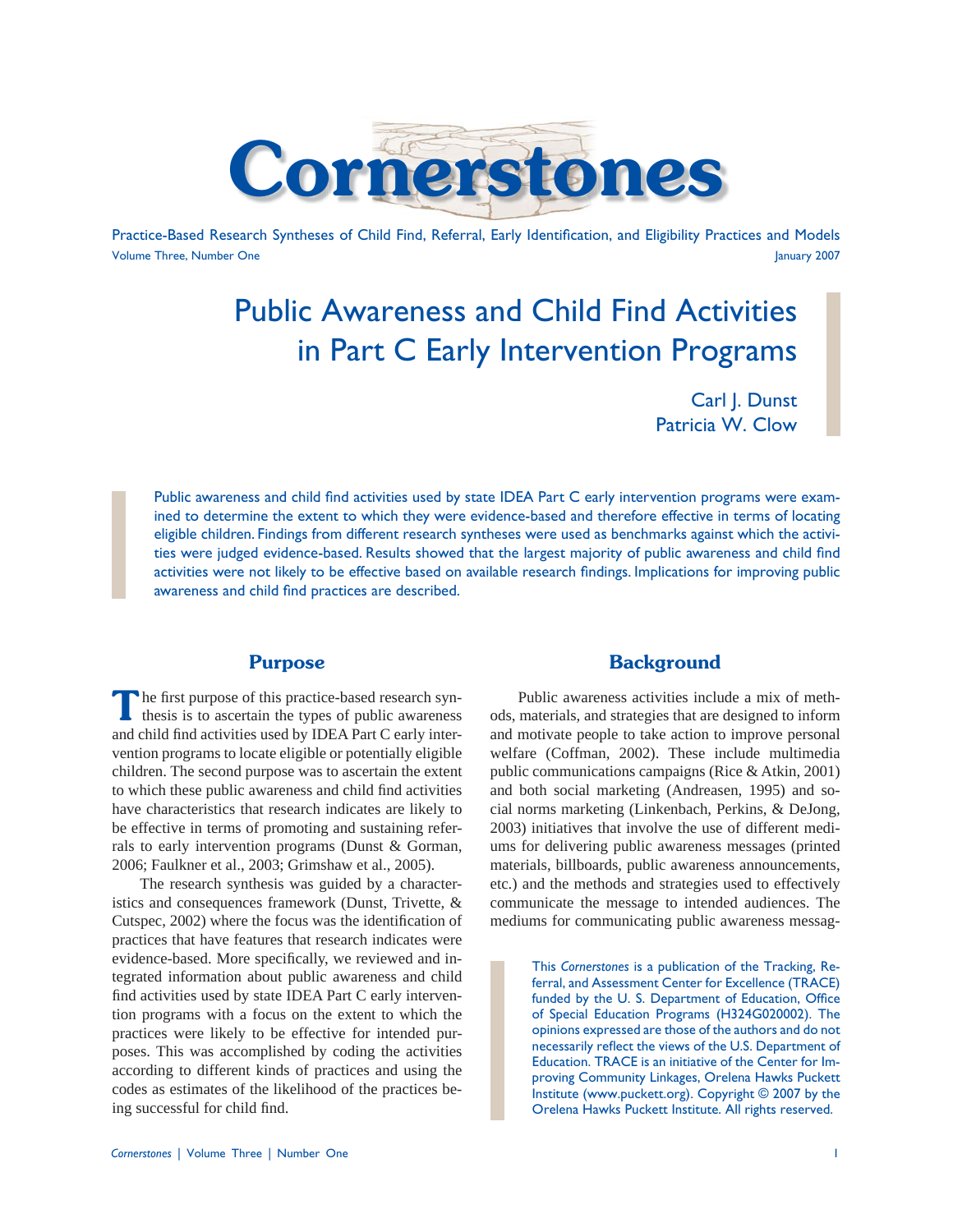es often include public service announcements (PSAs) (Atkin & Schiller, 2002; Tellis, Chandy, & Thaivanich, 2000), printed materials (Paul & Redman, 1997; Wheildon, 1995), and Web sites (Dahlen, Rasch, & Rosengren, 2003; Kunst, Groot, Latthe, Latthe, & Khan, 2002).

 Public awareness activities are often used for child find purposes (Dunst & Trivette, 2004). Child find includes the methods and procedures used by Part C early intervention programs to locate infants and toddlers who are in need of early intervention services. Other child find activities include *outreach* to physicians and other primary referral sources (Berman & Melner, 1992), *screening* programs and events (Wright & Ireton, 1995), population and risk *registries* (Farel, Meyer, Hicken, & Edmonds, 2003), *tracking* programs (Berman, Biro, & Fenichel, 1989), and *collaborations* between primary referral sources and early intervention program providers (Kaplan-Sanoff & Nigro, 1988).

#### *Description of the Practices*

Public awareness and child find activities vary on a continuum from those that include passive dissemination of information to those that actively involve recipients in actions affecting changes in their behavior (e.g., parents seeking services for their children). Findings from a number of research syntheses indicate that efforts to influence referral practices are differentially effective along passive to active continuums (Dunst & Gorman, 2006; Faulkner et al., 2003; Grimshaw et al., 2005). The practices examined in these syntheses included information campaigns, referral or practice guidelines, feedback to physicians, outreach to physicians, and organizational interventions designed to better link primary and secondary care providers. Information campaigns included distribution of informational materials (e.g., brochures) or videos to promote referrals to secondary care specialists. Referral or practice guidelines included descriptions of procedures primary care physicians used to make referrals or procedures for implementing targeted interventions. Feedback to physicians included feedback on referral rates and the use of referral feedback forms. Outreach to physicians included specialist or consultant visits to primary care physicians. Organizational interventions included the provision of specialty care in the primary care settings or the attachment of a specialist to a general practice. Findings from a practice-based research synthesis of these interventions (Dunst & Gorman, 2006) found that outreach to physicians and organizational interventions (e.g., attachment of a secondary care provider to a primary care practice) were most effective in influencing referrals and that passive distribution of program materials or guidelines were generally not effective in changing referral patterns. Findings from other research syntheses as well indicate that proactive interventions are more effective than passive interventions in changing people's help seeking behaviors (Dunst & Hamby, 2006) and increasing referrals to secondary care providers (Clow, Dunst, Trivette, & Hamby, 2005).

The public awareness and child find activities used by states and examined in this research synthesis were compared to findings in previously completed research syntheses to discern the extent to which they could be considered evidence-based. This was accomplished by coding the activities in a number of different ways and constructing profiles of the activities according to type, medium, and other dimensions using research evidence as benchmarks against which the practices were judged as having a probability of being effective. This kind of analysis essentially maps the scope and use of interventions (e.g., public awareness and child find activities) onto evidence-based indicators to ascertain the match or mismatch between the practices and the research (Yin, 2002). The more closely the practices map onto the research evidence, the higher the probability that they can be deemed likely to be effective.

## **Search Strategy**

Identification of the public awareness and child find activities used by states was accomplished by examining the following sources: (1) each state's early intervention program Web site and online policy and procedure manuals and documents, (2) Google and Dogpile searches of each state's early intervention program (e.g., *First Steps*, *Babies Can't Wait*, *Early Steps*), (3) U.S. Department of Education, Office of Special Education Program State Monitoring Reports, (4) *First Signs* Web site (www.firstsigns.org) for links to state resources on public awareness and child find, and (5) NICHCY Web site (www.nichcy. org) state links to early intervention, public awareness, and child find. These main sources were supplemented as needed by contacting state personnel and examining material included on other early intervention and child find Web sites. Information was obtained on all 50 states and the District of Columbia.

## **Search Results**

 Information obtained in the above searches was complied in a database and all public awareness and child find activities coded in a number of ways for discerning the extent to which the practices used by states could be considered evidence-based. Public awareness and child find activities were coded according to *type of activity* (electronic, print, Web-based, etc.), *type of intervention* (information campaigns or materials, referral guidelines and procedures, feedback to referral sources, outreach to referral sources, and collaborations with referral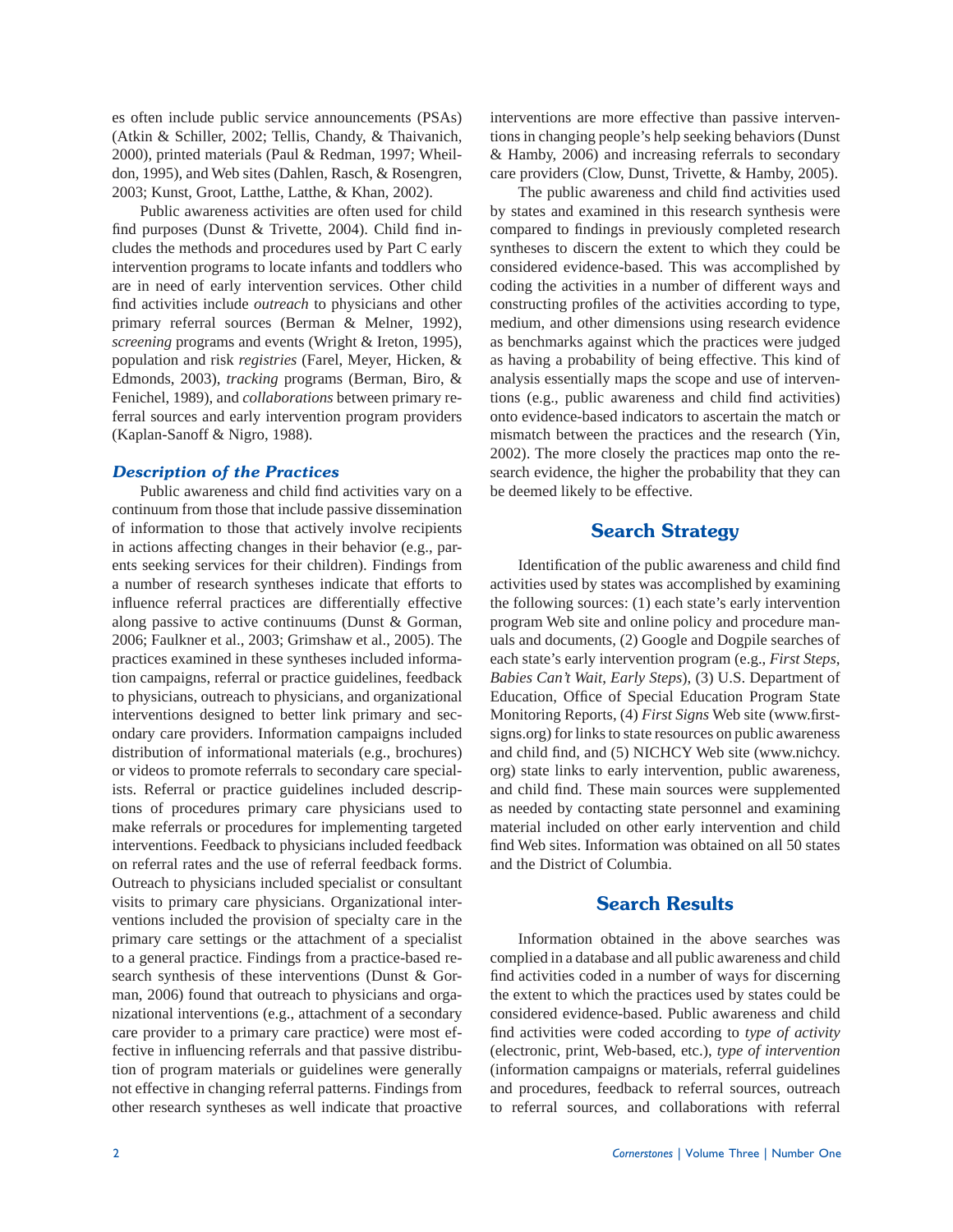sources), *tailoring* (targeted or nontargeted), *approach* (passive or active), and *emphasis* (degree to which the practice constituted a main focus of state efforts).

 Table 1 shows how the public awareness and child find activities were coded. The categorization scheme described by Dunst and Trivette (2004) was used to code the type of activity. The categorization scheme simply provides a way of organizing public awareness and child find activities. The type of intervention was coded based on the categorization scheme used by Dunst and Gorman (2006) for discerning the effectiveness of interventions for promoting referrals from primary care specialists to secondary care providers. The types of interventions are ordered on a continuum from the most passive (information campaigns) to the most proactive (organizational collaborations). Each public awareness and child find activity was coded as either targeted (tailored message) to a specific audience or nontargeted (nontailored message). Tailored messages have been found to be more effective in terms of affecting changes in people's behavior (Dunst & Hamby, 2006). Each activity was also coded as either proactively involved in locating eligible or potentially eligible children or as a passive activity. This code is based on research showing that proactive attempts at influencing change are more effective than interventions that are more passive (Clow et al., 2005). The extent to which the public awareness and child find activities constituted a main focus of state efforts was coded as either high or low. The focus of this variable was the extent to which currently used activities were likely to be effective when examined in relationship to the other variables. Our main interest was the patterns of use of activities by states and whether the patterns were consistent with research evidence about effective practices (Yin, 2002).

### **Synthesis Findings**

 Six hundred and thirty (630) activities were identified by examining the sources of material described above. Table 2 shows the distributions of types of activities used by states and the particular public awareness and child find activities found most often in state descriptions of the activities. Print materials including, but not limited to, program brochures and fliers and screening checklists, made up the largest percent of activities described in state reviewed materials. In contrast, public service announcements and collaborations between early intervention providers and primary referral source providers were described less often.

The coding of the public awareness and child find activities according to the four characteristics constituting the focus of analysis is shown in Table 3. More than half (53%) of the activities involved distribution or the

Table 1

| Variable                 | Codes                                                | Examples                                                                                |
|--------------------------|------------------------------------------------------|-----------------------------------------------------------------------------------------|
| Type of Activity         | Public service announcements<br>Electronic materials | Public awareness campaigns, TV/Radio spots<br>Web sites, television productions, videos |
|                          | Print materials                                      | Brochures, newsletters, developmental checklists                                        |
|                          | Program child find initiatives                       | Child find committee                                                                    |
|                          | Face-to-face referral source contacts                | Screening clinics, presentations to physicians                                          |
|                          | Referral source collaborations                       | Interagency initiatives                                                                 |
| Type of Intervention     | Information campaigns                                | Mass distribution of program brochures                                                  |
|                          | Referral guidelines                                  | Referral forms and manuals                                                              |
|                          | Feedback to referral sources                         | Letters sent to referral sources                                                        |
|                          | Outreach to referral sources                         | Physician office visits                                                                 |
|                          | Organizational collaborations                        | Program staff attached to an NICU                                                       |
| <b>Tailored Messages</b> | Targeted                                             | Brochure written specifically for parents                                               |
|                          | Nontargeted                                          | General program brochure                                                                |
| Approach                 | Active                                               | Program staff interfacing with primary referral sources                                 |
|                          | Passive                                              | Billboards, mouse pads, posters                                                         |
| Degree of Emphasis       | High                                                 | State identified priority                                                               |
|                          | Low                                                  | No emphasis/no longer a focus                                                           |

*Public Awareness and Child Find Activity Coding Scheme*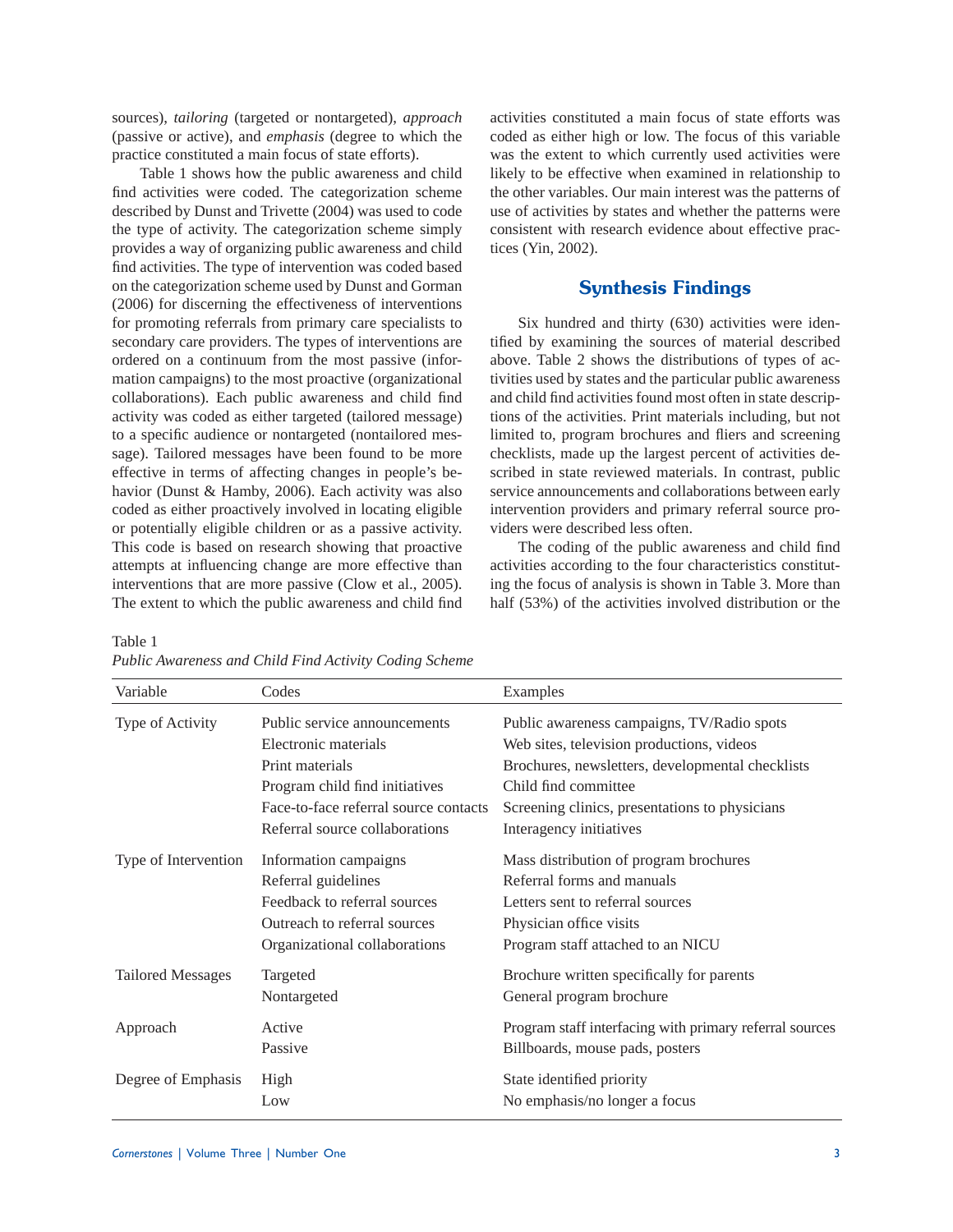| Type of Activity                      | <b>Category Percent</b> | Percent Within Activity Type |  |
|---------------------------------------|-------------------------|------------------------------|--|
| <b>Print Materials</b>                | 29                      |                              |  |
| Screening materials/checklists        |                         | 25                           |  |
| Program brochures                     |                         | 22                           |  |
| Marketing materials                   |                         | 14                           |  |
| Program fliers/newsletters            |                         | 14                           |  |
| Referral forms/feedback forms         |                         | 10                           |  |
| Electronic Materials                  | 25                      |                              |  |
| Program Web sites                     |                         | 38                           |  |
| Web-based referral procedures         |                         | 36                           |  |
| Web-based tracking systems            |                         | 8                            |  |
| Program videos                        |                         | 6                            |  |
| Face-to-Face Referral Source Contacts | 19                      |                              |  |
| Developmental screenings              |                         | 56                           |  |
| Outreach to referral sources          |                         | 38                           |  |
| Health care provider/NICU contacts    |                         | 3                            |  |
| <b>Program Child Find Initiatives</b> | 11                      |                              |  |
| Training activities                   |                         | 55                           |  |
| Advisory groups/committees            |                         | 45                           |  |
| <b>Public Service Announcements</b>   | 8                       |                              |  |
| Nonspecified activities               |                         | 62                           |  |
| TV/radio spots                        |                         | 16                           |  |
| Newspaper announcements               |                         | 14                           |  |
| Billboards/posters                    |                         | 8                            |  |
| Referral Source Collaborations        | 8                       |                              |  |
| Small collaborations                  |                         | 45                           |  |
| Targeted programs                     |                         | 36                           |  |
| Large collaborations                  |                         | 19                           |  |

Table 2 *Types of Public Awareness and Child Find Activities Used by States*

#### Table 3

*Characteristics of the Public Awareness and Child Find Activities Used by States*

| Practice<br><b>Characteristics</b> | Codes                               | Percent |
|------------------------------------|-------------------------------------|---------|
| Type of<br>Intervention            | Information materials/<br>campaigns | 53      |
|                                    | Feedback to referral sources        | 2       |
|                                    | Referral guidelines                 | 26      |
|                                    | Outreach to referral sources        | 10      |
|                                    | Organizational collaborations       | 9       |
|                                    |                                     |         |
| Tailored                           | Nontargeted                         | 83      |
| <b>Messages</b>                    | Targeted                            | 17      |
|                                    | Passive                             | 67      |
| Approach                           |                                     |         |
|                                    | Active                              | 33      |
| Degree of                          | High                                | 60      |
| Emphasis                           | Low                                 | 40      |
|                                    |                                     |         |

availability of different kinds of program materials, more than 80% of the activities were coded as nontargeted, and two thirds of the activities were coded as primarily passive interventions. The majority (60%) of all activities were coded as currently being a major emphasis of state public awareness and child find.

 The relationship between interventions found effective and not effective in a previous research synthesis (Dunst & Gorman, 2006) and the coding of public awareness and child find activities in this synthesis is shown in Figure 1. What is shown is the percent of all state activities coded by type of intervention and the effect sizes (percent differences between experimental and control groups) reported in the Dunst and Gorman (2006) research synthesis for the same types of interventions. As can be seen, the activities most often used by states do not map onto research evidence, indicating that there is a low probability of state efforts (as a whole) being effective. What the findings show is that the most frequently used public awareness and child find activities are the kind of interventions that research indicates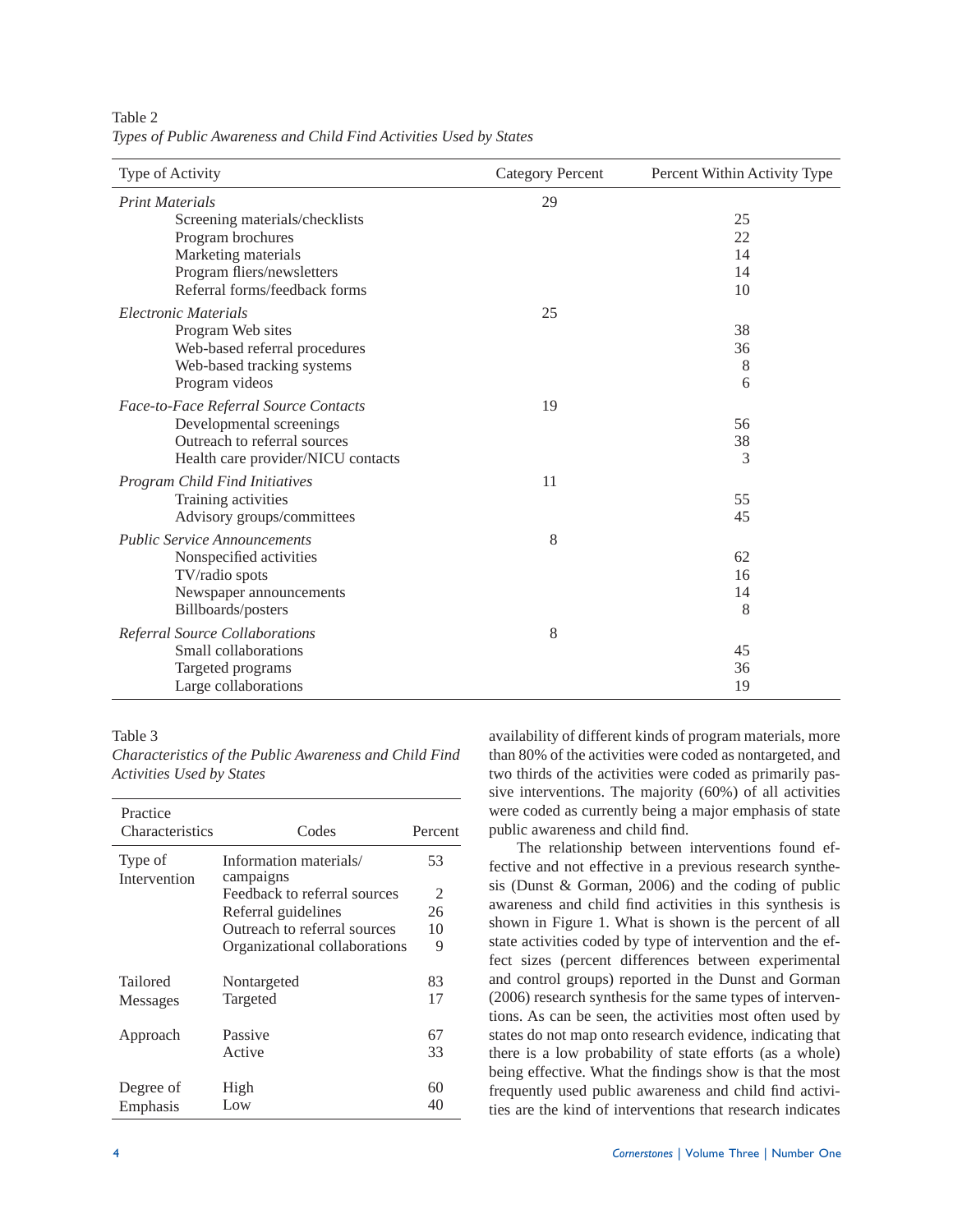

 **Figure 1. Types of public awareness and child fi nd activities used by states and the effect sizes for the effectiveness of studies using the different practices. NOTE: The research indicators are measures of the relative effectiveness of the fi ve types of intervention (Dunst & Gorman, 2006).**

are the least effective. In contrast, the activities used less frequently by states (outreach to primary referral sources and collaborations with primary referral sources) are the practices that research indicates are more likely to be effective.

 The extent to which the public awareness and child find activities that were the main focus of state efforts at the time the data for this synthesis were collected is shown in Figure 2 according to type of intervention. Results show that the least effective types of interventions receive more attention than do more effective interventions. Furthermore, the activities that constitute a primary emphasis were more likely to be coded nontargeted (79%) and passive (68%).

# **Conclusion**

 Findings reported in this *Cornerstones* indicated that the types and scope of public awareness and child find activities used by state IDEA Part C early intervention programs were not consistent with research evidence on practices found effective for child find purposes (Clow et al., 2005; Dunst & Gorman, 2006; Dunst & Hamby, 2006). The largest percent of activities used by states involved the production and distribution of program materials which are practices that generally have been found ineffective for either changing people's help seeking behavior or influencing referrals from primary referral sources. The public awareness and child find activities used by states as a whole therefore are considered nonevidence based.

 The one exception to this was the focus on different aspects of referral forms and guidelines that have been found somewhat effective when used in conjunction with some type of face-to-face interactions or explicit instruction on their use (Dunst & Hamby, 2006). Twenty six  $(26)$  percent of the public awareness and child find activities were coded as constituting practices effecting referrals (Figure 1) and 71% of these were coded as currently constituting a focus of state efforts (Figure 2).

 At least one caveat needs to be mentioned to place the coding, analyses, and findings reported in the *Cornerstones* in proper perspective. It may be the case that some of the activities coded as informational materials were used as part of more active interventions and that they were part of more effective practices. The largest majority of those materials however, were coded as nontargeted (84%) and as passive activities (97%). Close inspection of the particular activities coded as informational materials indicated that most in fact were not things that would typically be part of other interventions.

#### *Implications for Practice*

The first implication for practice is that the coding system used in this synthesis can also be used by states



Figure 2. Patterns of state emphasis of the five **types of public awareness and child fi nd interventions.**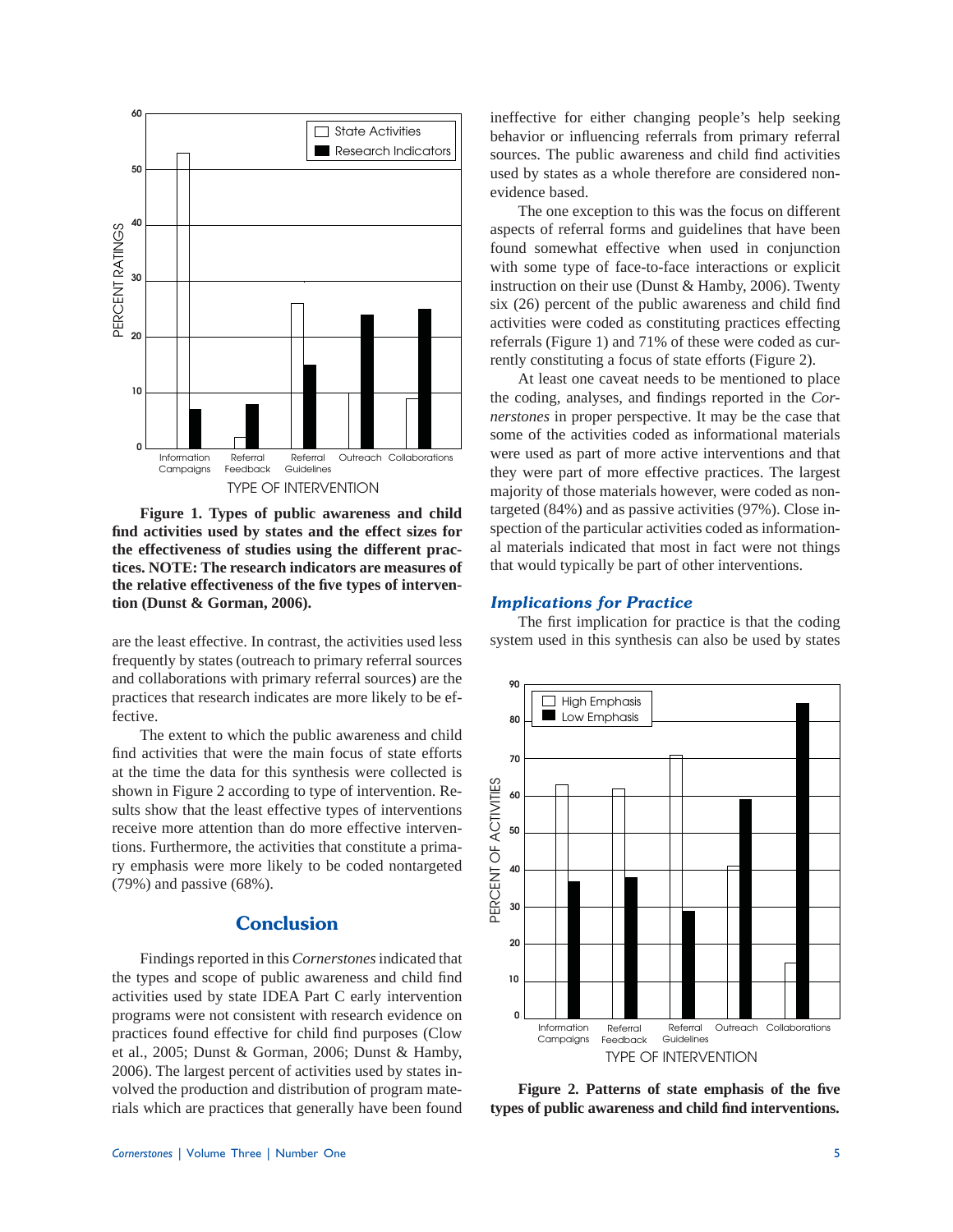and local programs to assess the extent to which their public awareness and child find activities are likely to be effective. A practice guide is being prepared that can be used for this purpose. It will include both a checklist for discerning the types and scope of public awareness and child find activities and guidelines for targeting changes in efforts to locate eligible children.

 A second implication for practice is recognition of the fact that informational materials (in whatever form) are likely to be effective when used in conjunction with some type of direct contact with primary referral sources. Procedures for doing so are described in companion *TRACE* products (Dunst, 2006a).

 A third implication for practice is that it is better to concentrate on a few practices that are most likely to be effective than use a lot of nontargeted and nontailored public awareness and child find activities. A lesson learned from work at *TRACE* is that the interventions most effective for changing referral patterns and rates, and for locating children eligible for services, are ones that are highly focused and are implemented repeatedly over time.

 A research summary of this *Cornerstones* includes guidelines that can be used to improve public awareness and child find. When used in conjunction with other *TRACE* practice guides and guidelines, they can be part of a comprehensive approach to child find (Dunst, 2006a, 2006b, 2006c). The interested reader is referred to the *TRACE* Web site (www.tracecenter.org) for descriptions of other child find practices.

#### **References**

- Andreasen, A. R. (1995). *Marketing social change: Changing behavior to promote health, social development, and the environment*. San Francisco: Jossey-Bass.
- Atkin, C., & Schiller, L. (2002). The impact of public service advertising. In L. Schiller & T. Hoff (Eds.), *Shouting to be heard: Public service advertising in a new media age* (pp. 21-30). Retrieved February 19, 2003, from http://www.kaisernetwork.org/ health\_cast/uploaded\_fi les/BackgroundPapers.KaiserPSAs.pdf.pdf
- Berman, C., Biro, P., & Fenichel, E. S. (Eds.). (1989). *Keeping track: Tracking systems for high-risk infants and young children*. Washington, DC: National Center for Clinical Infant Programs.
- Berman, C., & Melner, J. (1992). *Communicating with primary referral sources: A synthesis report*. Chapel Hill, NC: National Early Childhood Technical Assistance System (ERIC Document Reproduction Service No. ED349754).

Clow, P., Dunst, C. J., Trivette, C. M., & Hamby, D. W.

(2005). Educational outreach (academic detailing) and physician prescribing practices. *Cornerstones, 1*(1), 1-9. Available at http://tracecenter.info/cornerstones/cornerstones\_vol1\_no1.pdf

- Coffman, J. (2002, May). *Public communication campaign evaluation: An environmental scan of challenges, criticisms, practice, and opportunities*. Cambridge, MA: Harvard Family Research Project.
- Dahlen, M., Rasch, A., & Rosengren, S. (2003). Love at first site? A study of website advertising effectiveness [Electronic version]. *Journal of Advertising Research, 43*, 25-33.
- Dunst, C. J. (2006a). Improving outreach to primary referral sources. *TRACE Practice Guide: Child Find, 1*(3). Available at http://tracecenter.info/practiceguides/practiceguides\_vol1\_no3.pdf
- Dunst, C. J. (2006b). Providing regular feedback to primary referral sources is more likely to result in sustained referrals. *Endpoints, 2*(1), 1-2. Available at http://tracecenter.info/endpoints/endpoints\_vol2\_ no1.pdf
- Dunst, C. J. (2006c). Tailoring printed materials can help improve child find and increase referrals from primary referral sources. *Endpoints, 2*(4), 1-2. Available at http://tracecenter.info/endpoints/endpoints\_ vol2\_no4.pdf
- Dunst, C. J., & Gorman, E. (2006). Practices for increasing referrals from primary care physicians. *Cornerstones, 2*(5). Available at http://tracecenter.info/cornerstones/cornerstones\_vol2\_no5.pdf
- Dunst, C. J., & Hamby, D. W. (2006). Tailoring printed materials for improving child find. *Cornerstones*, *2*(4), 1-11. Available at http://tracecenter.info/cornerstones/cornerstones\_vol2\_no4.pdf
- Dunst, C. J., & Trivette, C. M. (2004). Toward a categorization scheme of child find, referral, early identification and eligibility determination practices. *Tracelines, 1*(2), 1-18. Available at http://www. tracecenter.info/tracelines/tracelines\_vol1\_no2.pdf
- Dunst, C. J., Trivette, C. M., & Cutspec, P. A. (2002). An evidence-based approach to documenting the characteristics and consequences of early intervention practices. *Centerscope, 1*(2), 1-6. Available at http://www.researchtopractice.info/centerscopes/ centerscope\_vol1\_no2.pdf
- Farel, A. M., Meyer, R. E., Hicken, M., & Edmonds, L. (2003). Registry to referral: A promising means for identifying and referring infants and toddlers for early intervention services. *Infants and Young Children, 16*(2), 99-105.
- Faulkner, A., Mills, N., Bainton, D., Baxter, K., Kinnersley, P., Peters, T. J., & Sharp, D. (2003). A systematic review of the effect of primary care-based service innovations on quality and patterns of refer-